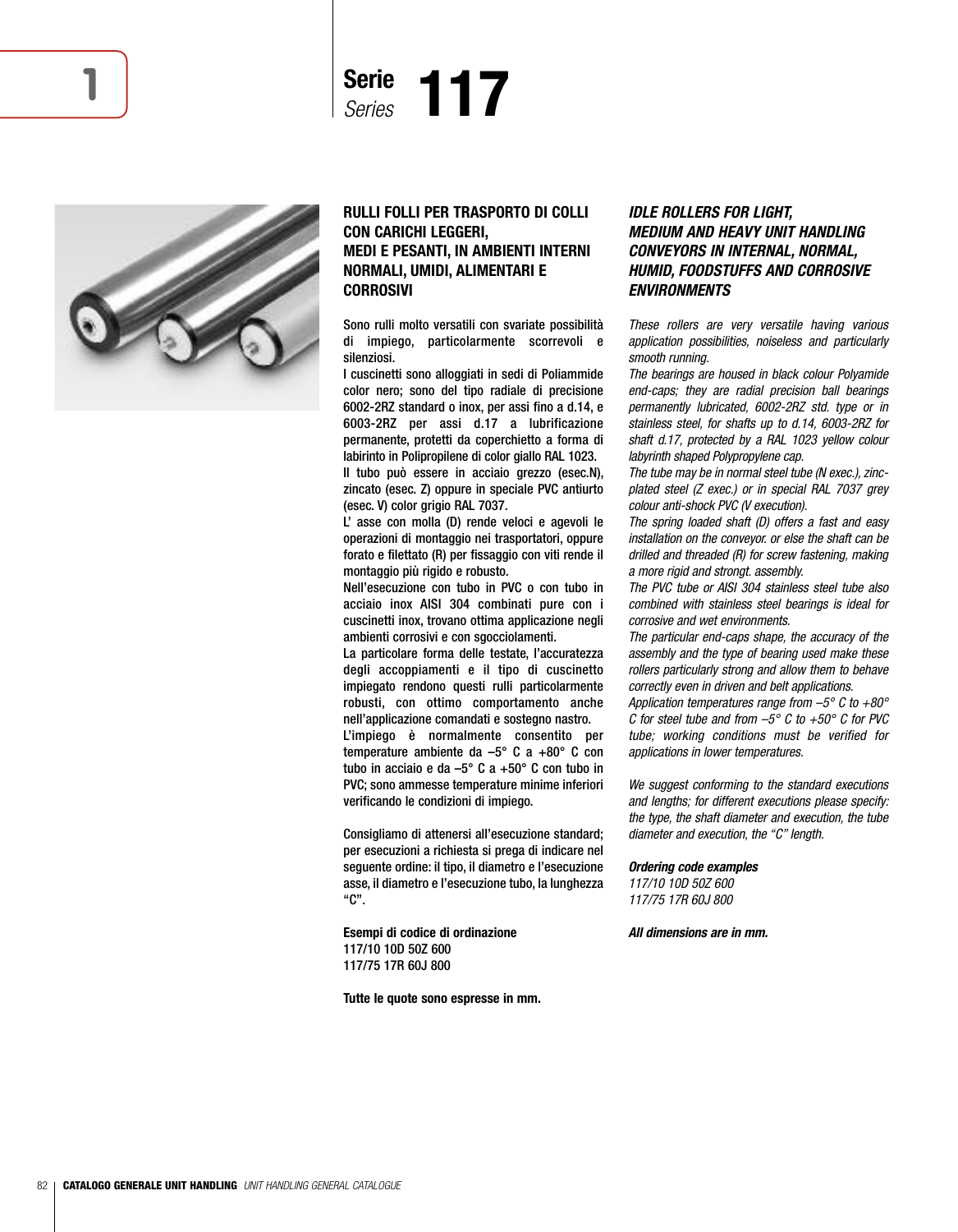#### **Rulli per trasportatori a gravità** *Rollers for gravity conveyors*



|                                     | <b>Tubo in acciaio</b> / With steel tube |                                        |                |             |       |                              |                |           |    |                  |              |                  |                                            |                           |                          |
|-------------------------------------|------------------------------------------|----------------------------------------|----------------|-------------|-------|------------------------------|----------------|-----------|----|------------------|--------------|------------------|--------------------------------------------|---------------------------|--------------------------|
|                                     |                                          | Codice di ordinazione / Ordering codes |                |             |       |                              |                |           |    | Peso / Weight    |              |                  | Peso parti rotanti / Rotating parts weight |                           | <b>Opzioni / Options</b> |
| Tipo / Type                         |                                          | Asse / Shaft                           |                | Tubo / Tube |       | <b>Lungh.</b> $I$ Length $C$ | s              | е         | g  | $C = 200$<br>daN | al cm<br>daN | $C = 200$<br>daN | al cm<br>daN                               | Esec. Asse<br>Shaft exec. | Esec. Tubo<br>Tube exec. |
|                                     | $d(\varnothing)$                         | esec.                                  | $D(\emptyset)$ | esec.       | min   | max                          |                |           |    |                  |              |                  |                                            |                           |                          |
|                                     |                                          |                                        | 40             |             |       | 1400                         |                | $1,2$ 4,5 | 10 | 0,441            | 0,018        | 0,303            | 0,011                                      |                           |                          |
| 117/10                              | 10                                       | D                                      | 50             | Z           | $80*$ | 1400                         | 1,5            | 4,5       | 10 | 0,565            | 0,024        | 0,432            | 0,018                                      | $S-M-R-F-J-I$             | $N-J-P-I$                |
|                                     |                                          |                                        | 60             |             |       | 1600                         |                | $1,5$ 4,5 | 10 | 0,646            | 0,028        | 0,514            | 0,022                                      |                           |                          |
|                                     |                                          |                                        | 40             |             |       | 1400                         |                | $1,2$ 4,5 | 12 | 0,507            | 0,021        | 0,303            | 0,011                                      |                           |                          |
| 117/12                              | 12                                       | D                                      | 50             | Z           | $80*$ | 1600                         |                | $1,5$ 4,5 | 12 | 0,630            | 0,027        | 0,432            | 0,018                                      | $S-M-R-F-J-I$             | $N-J-P-I$                |
|                                     |                                          |                                        | 60             |             |       | 1600                         |                | $1,5$ 4,5 | 12 | 0,711            | 0,031        | 0,514            | 0,022                                      |                           |                          |
| Tipi a richiesta / Types on request |                                          |                                        |                |             |       |                              |                |           |    |                  |              |                  |                                            |                           |                          |
| 117/8                               | 8                                        | D                                      | 40             | Z           | $80*$ | 1200                         |                | $1,2$ 4,5 | 8  | 0,395            | 0,016        | 0,303            | 0,011                                      | $S-M-J-I$                 | $N-J-P-I$                |
|                                     |                                          |                                        | 50             |             |       | 1200                         |                | $1,5$ 4.5 | 8  | 0,518            | 0,022        | 0,432            | 0,018                                      |                           |                          |
|                                     |                                          |                                        | 40             |             |       | 1400                         |                | $1,2$ 4,5 | 11 | 0,472            | 0,020        | 0,303            | 0,011                                      |                           |                          |
| 117/11                              | ch11                                     | D                                      | 50             | Z           | $80*$ | 1600                         |                | $1,5$ 4,5 | 11 | 0,591            | 0,026        | 0,432            | 0,018                                      | $S-J$                     | $N-J-P$                  |
|                                     |                                          |                                        | 60             |             |       | 1600                         |                | $1,5$ 4,5 | 11 | 0,672            | 0,03         | 0,514            | 0,022                                      |                           |                          |
| 117/10                              | 10                                       | D                                      | 80             | N           | $80*$ | 1600                         | $\overline{2}$ | 4,5       | 10 | 0,750            | 0,035        | 0,618            | 0,028                                      |                           |                          |
| 117/12                              | 12                                       |                                        |                |             |       | 1800                         | $\overline{2}$ | 4,5       | 12 | 0,795            | 0,039        | 0,618            | 0,028                                      | $S-M-R-F-J-I$             | $J-I$                    |

\* Lunghezza C min per asse a molla. Per le altre esecuzioni asse S, F, R, M lunghezza C min 70 mm.

\* Min. C length for spring loaded shaft. For the other shaft executions S, F, R, M min. C length 70 mm.

#### **Nota:**

- **Questi rulli possono essere forniti:**
- **- in esecuzione con cuscinetti inox AISI 440**
- **- in esecuzione antistatica**
- **- in esecuzione con cuscinetti oliati**

#### *Note:*

- *These rollers can be supplied:*
- *- with stainless steel bearings AISI 440*
- *- in antistatic version*
- *- with oiled bearings*

## **Legenda delle sigle di esecuzione**

- **D** = asse con molla
- **S** = asse fisso liscio
- **M** = asse con estremità filettate
- **R** = asse forato e filettato
- **F** = asse con chiave fresata
- **J** = asse con zincatura elettrolitica
- **I** = asse in acciaio inox AISI 304

**Z** = tubo con zincatura a caldo (sendzimir)

- **N** = tubo in acciaio normale
- **J** = tubo con zincatura elettrolitica
- **P** = tubo con guaina morbida in PVC
- $I =$  tubo in acciaio inox AISI 304

## *Execution codes caption*

- **D** = shaft with spring
- $S = fixed shaft$
- **M** = shaft with threaded ends
- **R** = drilled and threaded shaft
- $$
- **J** = zinc-plated shaft
- **I** = stainless steel shaft AISI 304

 $Z = hot dip zinc-plated tube (sendzimir)$ 

- **N** = normal steel tube
- **J** = zinc-plated tube
- **P** = soft PVC lagging
- **I** = stainless steel tube AISI 304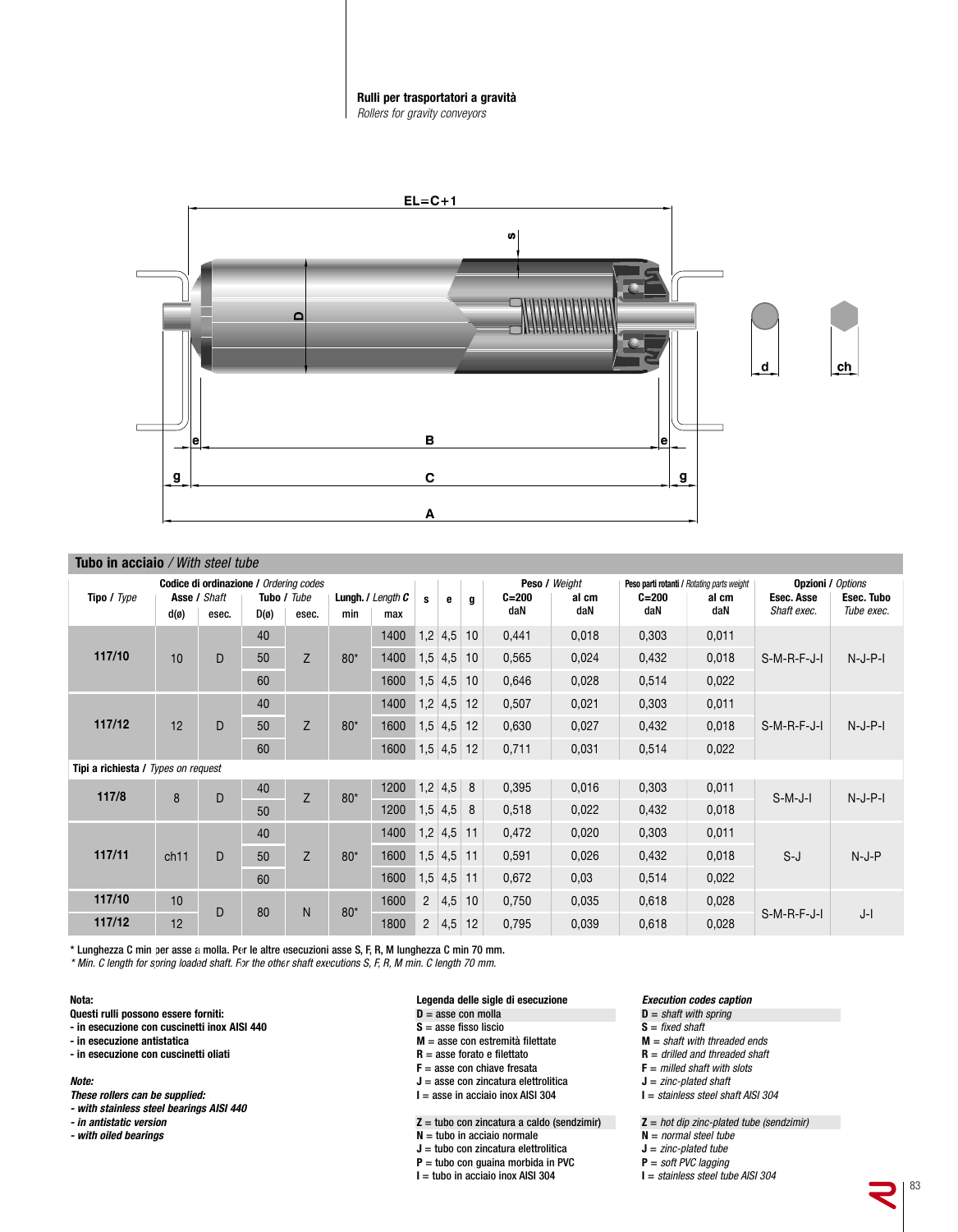

# **Serie <sup>1</sup>** *Series* **117**



|                                     | Tubo in PVC / PVC Tube |                                        |                |                      |       |                                                   |     |     |    |                  |               |                  |                                            |                           |
|-------------------------------------|------------------------|----------------------------------------|----------------|----------------------|-------|---------------------------------------------------|-----|-----|----|------------------|---------------|------------------|--------------------------------------------|---------------------------|
|                                     |                        | Codice di ordinazione / Ordering codes |                |                      |       |                                                   |     |     |    |                  | Peso / Weight |                  | Peso parti rotanti / Rotating parts weight | <b>Opzioni / Options</b>  |
| Tipo / Type                         | $d(\emptyset)$         | Asse / Shaft<br>esec.                  | $D(\emptyset)$ | Tubo / Tube<br>esec. | min   | <b>Lungh.</b> $\prime$ Length $\mathcal C$<br>max | s   | е   | a  | $C = 200$<br>daN | al cm<br>daN  | $C = 200$<br>daN | al cm<br>daN                               | Esec. Asse<br>Shaft Exec. |
| 117/28                              | 8                      |                                        |                |                      |       | 800                                               | 2,8 | 4,5 | 8  | 0.296            | 0,010         | 0.203            | 0.006                                      | $S-M-J-I$                 |
| 117/30                              | 10                     | D                                      | 50             | V                    | $80*$ | 800                                               | 2,8 | 4,5 | 10 | 0,348            | 0,012         | 0,203            | 0,006                                      | $S-M-R-F-J-I$             |
| 117/32                              | 12                     |                                        |                |                      |       | 800                                               | 2,8 | 4,5 | 12 | 0,407            | 0,015         | 0,203            | 0,006                                      | $S-M-R-F-J-I$             |
| Tipi a richiesta / Types on request |                        |                                        |                |                      |       |                                                   |     |     |    |                  |               |                  |                                            |                           |
| 117/28                              | 8                      |                                        |                |                      |       | 1000                                              | 3   | 4,5 | 8  | 0.370            | 0.013         | 0.275            | 0.008                                      | $S-M-J-I$                 |
| 117/30                              | 10                     | D                                      | 63             | $\vee$               | $80*$ | 1000                                              | 3   | 4,5 | 10 | 0,418            | 0,015         | 0,275            | 0,008                                      | $S-M-R-F-J-I$             |
| 117/32                              | 12                     |                                        |                |                      |       | 1000                                              | 3   | 4,5 | 12 | 0.480            | 0,018         | 0,275            | 0,008                                      | $S-M-R-F-J-I$             |
| 117/31                              | ch11                   | D                                      | 50             | V                    | $80*$ | 800                                               | 2,8 | 4,5 | 11 | 0.376            | 0,014         | 0,203            | 0,006                                      | $S-J$                     |
|                                     |                        |                                        | 63             |                      |       | 1000                                              | 3   | 4,5 | 11 | 0.446            | 0.017         | 0.275            | 0.008                                      |                           |

\* Lunghezza C min per asse a molla. Per le altre esecuzioni asse S, F, R, M lunghezza C min 70 mm. \* Min. C length for spring loaded shaft. For the other shaft executions S, F, R, M min. C length 70 mm.

#### **Nota:**

**Questi rulli possono essere forniti:**

- **- in esecuzione con cuscinetti inox AISI 440**
- **- in esecuzione con cuscinetti oliati**

### *Note:*

- *These rollers can be supplied:*
- *- with stainless steel bearings AISI 440*
- *- with oiled bearings*
- **Legenda delle sigle di esecuzione**
- $D =$ asse con molla
- **S** = asse fisso liscio
- **M** = asse con estremità filettate **R** = asse forato e filettato
- **F** = asse con chiave fresata
- **J** = asse con zincatura elettrolitica
- **I** = asse in acciaio inox AISI 304

#### **V** = tubo in PVC rigido

#### *Execution codes caption*

- **D** = shaft with spring
- $S = fixed shaft$
- **M** = shaft with threaded ends
- $R =$  drilled and threaded shaft **F** = milled shaft with slots
- **J** = zinc-plated shaft
- **I** = stainless steel shaft AISI 304

 $V =$  rigid PVC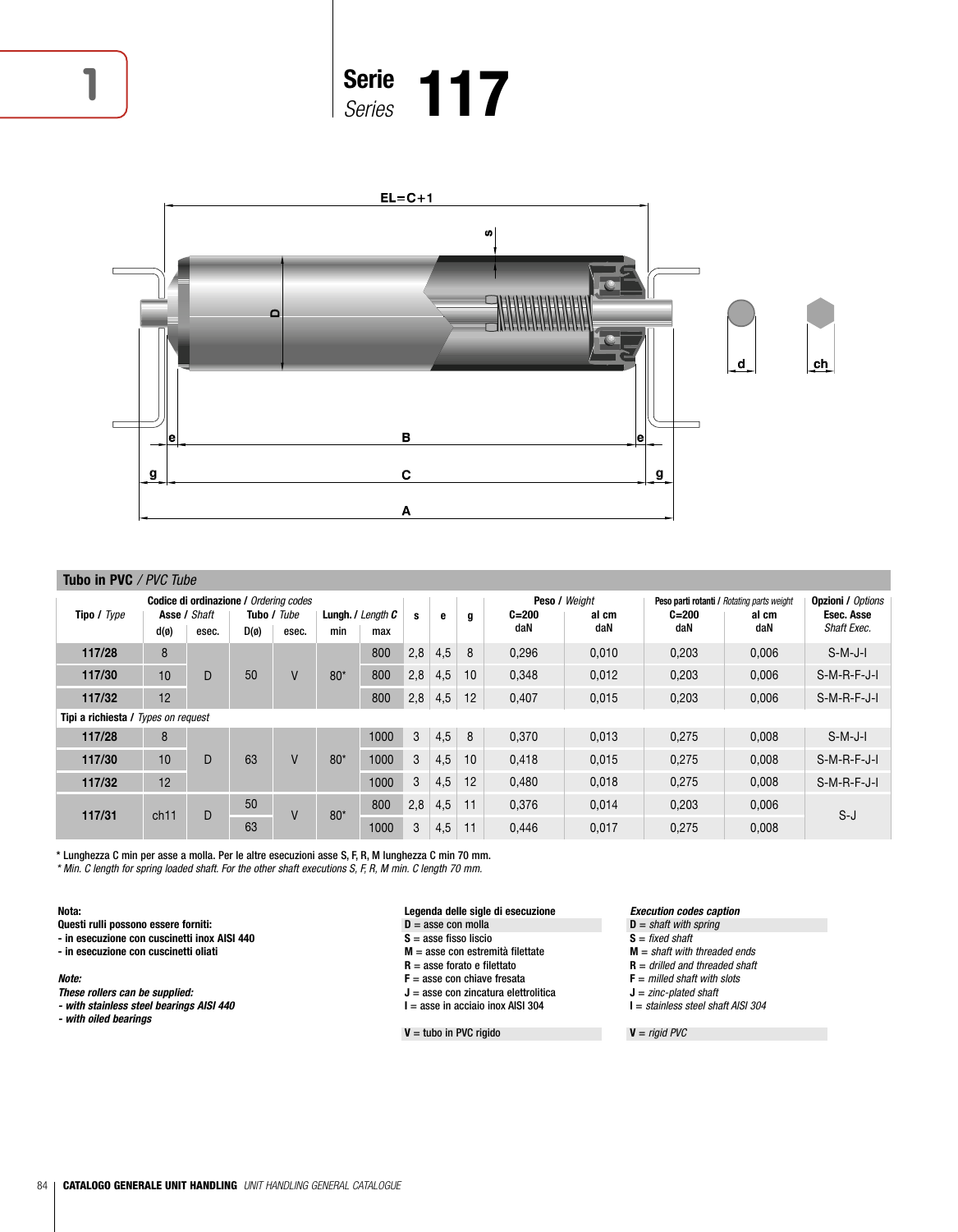



## **Tipo 117/75 con asse d=17** / 117/75 type with shaft d=17 **Cuscinetti 6003-2RZ - tubo in acciaio** / 6003-2RZ ball bearings - steel tube

| Tipo / Type |                  | Codice di ordinazione / Ordering codes<br>Asse / Shaft |                | Tubo / Tube |     | <b>Lungh.</b> $/$ Length $C$<br>s |                |   | Peso / Weight<br>$C = 200$<br>al cm |       | Peso parti rotanti / Rotating parts weight<br>$C = 200$<br>al cm |       | <b>Opzioni / Options</b><br>Esec. Tubo<br>Esec. Asse<br>Shaft Exec.<br>Tube Exec. |           |
|-------------|------------------|--------------------------------------------------------|----------------|-------------|-----|-----------------------------------|----------------|---|-------------------------------------|-------|------------------------------------------------------------------|-------|-----------------------------------------------------------------------------------|-----------|
|             | $d(\varnothing)$ | esec.                                                  | $D(\emptyset)$ | esec.       | min | max                               |                |   | daN                                 | daN   | daN                                                              | daN   |                                                                                   |           |
|             |                  |                                                        | 50             |             |     | 1600                              | 1.5            | 5 | 0,783                               | 0,036 | 0,451                                                            | 0,018 |                                                                                   | $Z-J-P-I$ |
| 117/75      | 17               |                                                        | 51             | N           | 70  | 1800                              | $\overline{2}$ | 5 | 0,895                               | 0,042 | 0,572                                                            | 0.024 | F-S-MJ-I                                                                          | J-P       |
|             |                  |                                                        | 60             |             |     | 2000                              | 3              | 5 | .224                                | 0,060 | 0,904                                                            | 0,042 |                                                                                   | J-P-I     |

**Nota:**

**Questi rulli possono essere forniti:**

**- in esecuzione antistatica**

*Note:*

- *These rollers can be supplied:*
- *in antistatic version*

#### **Legenda delle sigle di esecuzione**

- **R** = asse forato e filettato
- **F** = asse con chiave fresata
- **S** = asse fisso liscio
- **M** = asse con estremità filettate
- **J** = asse con zincatura elettrolitica **I** = asse in acciaio inox AISI 304
- **N** = tubo in acciaio normale
- **Z** = tubo con zincatura a caldo (sendzimir)
- **J** = tubo con zincatura elettrolitica
- **P** = tubo con guaina morbida in PVC
- **I** = tubo in acciaio inox AISI 304

#### *Execution codes caption*

- **R** = drilled and threaded shaft
- $$
- $S = fixed shaft$
- **M** = shaft with threaded ends
- **J** = zinc-plated shaft
- **I** = stainless steel shaft AISI 304

**N** = normal steel tube

- **Z** = hot dip zinc-plated tube (sendzimir)
- **J** = zinc-plated tube
- **P** = soft PVC lagging
- $I =$  stainless steel tube AISI 304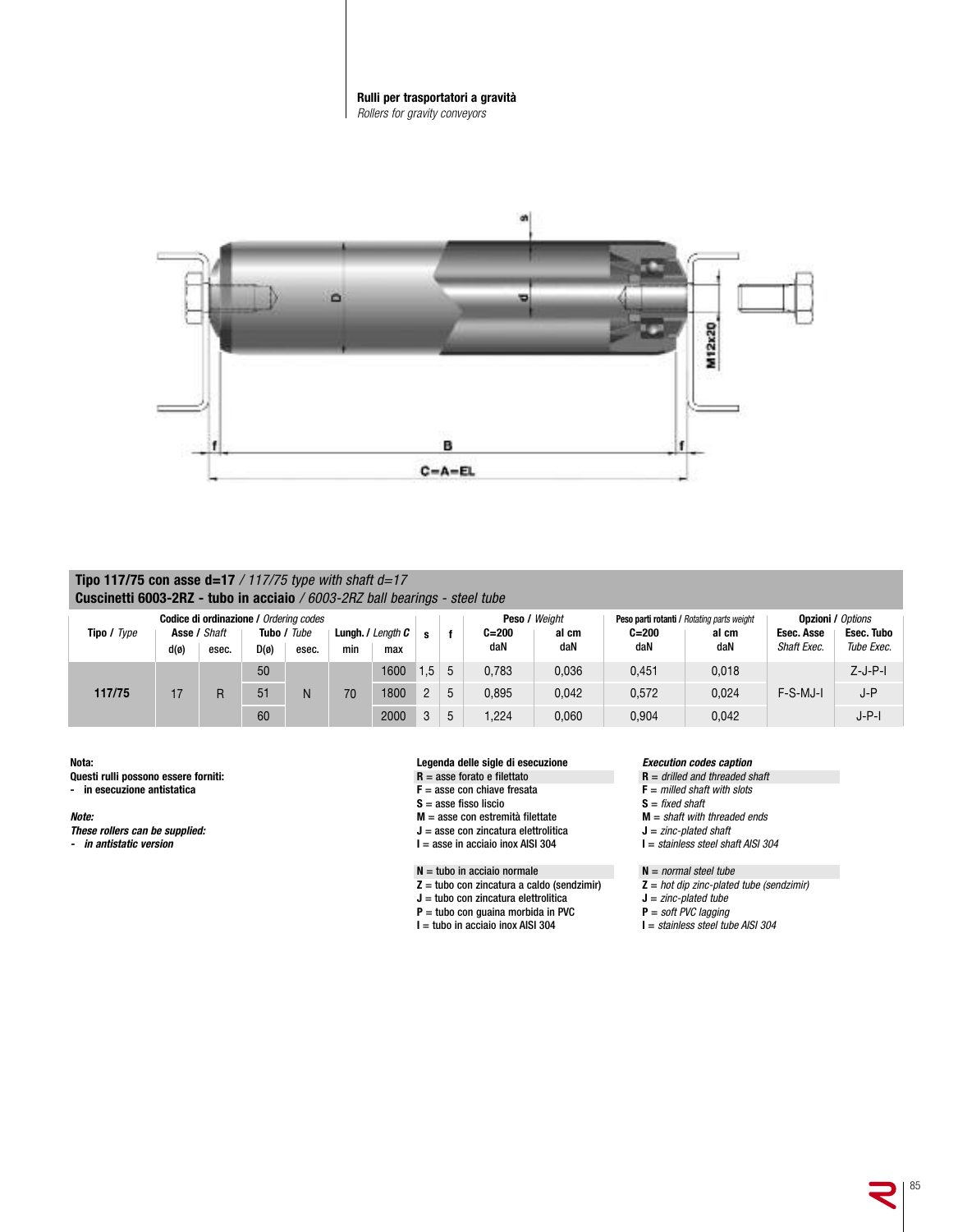



## **Tipo 117/14 - 117/34 TIPI A RICHIESTA con asse d=14** / TYPES ON REQUEST with shaft d=14

|                              | Codice di ordinazione / Orderina codes |                                             |                |                      |     |                        |                |   |                  | Peso / Weight |                  | Peso parti rotanti<br>Rotating parts weight |                           | <b>Opzioni / Options</b> |
|------------------------------|----------------------------------------|---------------------------------------------|----------------|----------------------|-----|------------------------|----------------|---|------------------|---------------|------------------|---------------------------------------------|---------------------------|--------------------------|
| Tipo / Type                  |                                        | <b>Asse / Shaft</b><br>$d(\emptyset)$ esec. | $D(\emptyset)$ | Tubo / Tube<br>esec. | min | Lungh./Length C<br>max | s              | f | $C = 200$<br>daN | al cm<br>daN  | $C = 200$<br>daN | al cm<br>daN                                | Esec. Asse<br>Shaft Exec. | Esec. Tubo<br>Tube Exec. |
| Tubo in acciaio / Steel tube |                                        |                                             |                |                      |     |                        |                |   |                  |               |                  |                                             |                           |                          |
|                              |                                        |                                             | 50             | Z                    |     | 1600                   | 1.5            | 5 | 0.673            | 0.030         | 0.432            | 0.018                                       |                           | $N-J-P-I$                |
| 117/14                       | 14                                     | $\overline{R}$                              | 60             | Z                    | 70  | 1600                   | 1,5            | 5 | 0,755            | 0.034         | 0,514            | 0,022                                       | $S-F-M-$<br>J-l           | $N-J-P-I$                |
|                              |                                        |                                             | 80             | N                    |     | 1800                   | $\overline{2}$ | 5 | 1,133            | 0.051         | 0,891            | 0,038                                       |                           | J-l                      |
|                              | Tubo in PVC / PVC tube                 |                                             |                |                      |     |                        |                |   |                  |               |                  |                                             |                           |                          |
| 117/34                       | 14                                     |                                             | 50             |                      |     | 800                    | 2,8            | 5 | 0.458            | 0.018         | 0,203            | 0.006                                       | $S-F-M-$                  |                          |
|                              |                                        | R                                           | 63             | V                    | 70  | 1000                   | 3              | 5 | 0.528            | 0.021         | 0.275            | 0,008                                       | J-l                       |                          |

## **Esecuzioni assi a richiesta** / Shaft execution on request

**Esec. S Esec. F Esec. R Esec. M**



|  | d 8 10 11 12 14 17        |  |  |  |
|--|---------------------------|--|--|--|
|  | e 4,5 4,5 4,5 4,5 4,5 4,5 |  |  |  |
|  | g 8 10 11 12 14 17        |  |  |  |

| -23<br>-23 |   | ch<br>d |
|------------|---|---------|
| В          | е |         |
| $C = EL$ 1 | g |         |
| А          |   |         |

| d  |                 | 10 12 14 17    |                 |                 | 17              |
|----|-----------------|----------------|-----------------|-----------------|-----------------|
| ch | 8               |                | 10 10 14 15     |                 |                 |
| e  | 5 <sub>5</sub>  | 5 <sup>5</sup> | $5\overline{)}$ | $5\overline{)}$ | $5\phantom{.0}$ |
|    | $6\phantom{.}6$ | 6              | 6               | 9               | g               |



| d | 10          | 12 |
|---|-------------|----|
|   | M 6x12 8x15 |    |
|   | 5           | 5  |

| Ō             |   | ΣŠ<br>S∑. |    | V  |    | Σ |
|---------------|---|-----------|----|----|----|---|
|               |   |           |    | е  |    |   |
| $\frac{B}{C}$ |   |           |    |    | g  |   |
|               |   |           |    |    |    |   |
|               | d | 8         | 10 | 12 | 14 |   |

| u  | Ω   | ιu        | LZ             |     |
|----|-----|-----------|----------------|-----|
| М  | 8   | 10        | 12             | 14  |
| e  | 4,5 | $4.5$ 4.5 |                | 4,5 |
| g* |     |           | 20,5 21,5 27,5 | -31 |
|    | 5,5 | 6,5       | 7,5            | 8,5 |

\* valori previsti per dadi bassi UNI 5589. \* values foreseen for half nuts UNI 5589.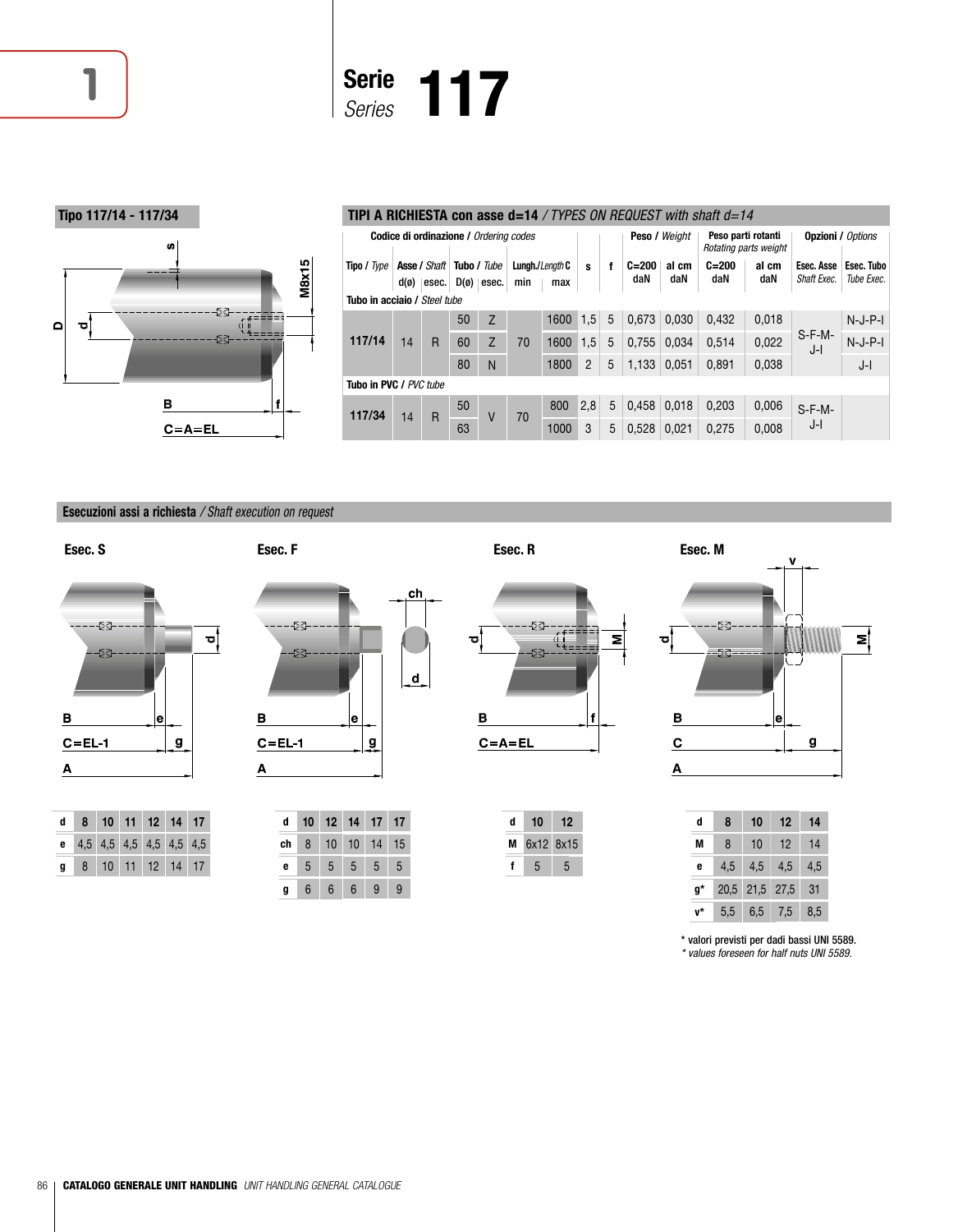

## **CAPACITÀ DI CARICO "Pc"**

**Portata statica:** sono indicati i valori di carico al variare della lunghezza, considerando la flessione dell'asse, la freccia e la sollecitazione del tubo.

**Portata dinamica:** sono indicati i valori massimi al variare della velocità di rotazione, calcolati per una durata teorica di progetto dei cuscinetti di 10.000 h.

**La capacità di carico "Pc" del rullo risulterà essere il valore minore ricavato dalle due tabelle, considerando sempre:**

**Pc ≥ P**

**dove P è il carico effettivo sul rullo inteso uniformemente distribuito.**

Nel caso di carico concentrato o insistente principalmente su una sola testata del rullo, i valori di portata indicati nelle tabelle vanno dimezzati.

## *LOAD CAPACITY "Pc"*

*Static load capacity:* the different load capacity values in relation to the length are indicated considering the shaft deflection, the tube deflection and the stress.

*Dynamic load capacity:* the maximum values in relation to the rotating speed are indicated, calculated for a theoretical bearing life of 10,000 hrs.

*The roller load capacity "Pc" shall result in being the smallest value obtained from the two tables, always considering that:*

*Pc ≥ P*

*where P is the real load on the roller as uniformly distributed.*

In case of concentrated load or load mainly resting on one roller end, the admitted load capacity values in the tables are reduced by 50%.

#### **Portata Statica** / Static Load Capacit  $ty$

|             | Tubo in acciaio / Steel tube     |              |                               |            |     |     |     |     |     |                     |      |      |      |     |           |      |
|-------------|----------------------------------|--------------|-------------------------------|------------|-----|-----|-----|-----|-----|---------------------|------|------|------|-----|-----------|------|
|             |                                  |              |                               |            |     |     |     |     |     | Lungh. / Length "C" |      |      |      |     |           |      |
| Tipo / Type | Asse / Shaft<br>$d(\varnothing)$ | esec.        | Tubo / Tube<br>$D(\emptyset)$ | $\leq 300$ | 400 | 500 | 600 | 700 | 800 | 900<br>daN          | 1000 | 1200 | 1400 |     | 1600 1800 | 2000 |
| 117/8       | 8                                | D            | 40                            | 72         | 53  | 42  | 35  | 30  | 26  | 23                  | 21   | 18   |      |     |           |      |
|             |                                  |              | 50                            | 72         | 53  | 42  | 35  | 30  | 26  | 23                  | 21   | 18   | 12   |     |           |      |
|             |                                  |              | 40                            | 85         | 85  | 85  | 85  | 77  | 67  | 47                  | 34   | 20   | 12   |     |           |      |
| 117/10      | 10                               | D            | 50                            | 161        | 126 | 100 | 83  | 77  | 67  | 55                  | 50   | 42   | 30   |     |           |      |
|             |                                  |              | 60                            | 161        | 126 | 100 | 83  | 77  | 67  | 55                  | 50   | 42   | 35   | 31  |           |      |
|             |                                  |              | 80                            | 163        | 126 | 100 | 83  | 77  | 67  | 55                  | 50   | 42   | 35   | 31  |           |      |
|             |                                  |              | 40                            | 85         | 85  | 85  | 85  | 77  | 67  | 47                  | 34   | 20   | 12   |     |           |      |
| 117/11      | ch11                             | D            | 50                            | 161        | 161 | 161 | 137 | 118 | 104 | 94                  | 84   | 48   | 30   | 22  |           |      |
|             |                                  |              | 60                            | 200        | 200 | 160 | 133 | 114 | 100 | 89                  | 80   | 68   | 53   | 38  |           |      |
|             |                                  |              | 40                            | 85         | 85  | 85  | 85  | 85  | 67  | 47                  | 34   | 20   | 12   |     |           |      |
| 117/12      | 12                               | D            | 50                            | 161        | 161 | 161 | 161 | 156 | 138 | 115                 | 84   | 48   | 30   | 22  |           |      |
|             |                                  |              | 60                            | 200        | 200 | 200 | 173 | 149 | 130 | 117                 | 106  | 85   | 53   | 38  |           |      |
|             |                                  |              | 80                            | 200        | 200 | 200 | 173 | 149 | 130 | 117                 | 106  | 85   | 71   | 62  | 56        |      |
|             |                                  |              | 50                            | 161        | 161 | 161 | 161 | 161 | 161 | 115                 | 84   | 48   | 30   | 22  |           |      |
| 117/14      | 14                               | $\mathsf R$  | 60                            | 200        | 200 | 200 | 200 | 200 | 200 | 200                 | 147  | 85   | 53   | 38  |           |      |
|             |                                  |              | 80                            | 200        | 200 | 200 | 200 | 200 | 200 | 200                 | 200  | 200  | 167  | 112 | 78        |      |
|             |                                  |              | 50                            | 300        | 300 | 300 | 300 | 248 | 165 | 115                 | 84   | 48   | 30   | 22  |           |      |
| 117/75      | 17                               | $\mathsf{R}$ | 51x2                          | 300        | 300 | 300 | 300 | 300 | 227 | 159                 | 115  | 66   | 42   | 30  | 23        |      |
|             |                                  |              | 60x3                          | 300        | 300 | 300 | 300 | 300 | 300 | 300                 | 273  | 157  | 99   | 70  | 55        | 45   |